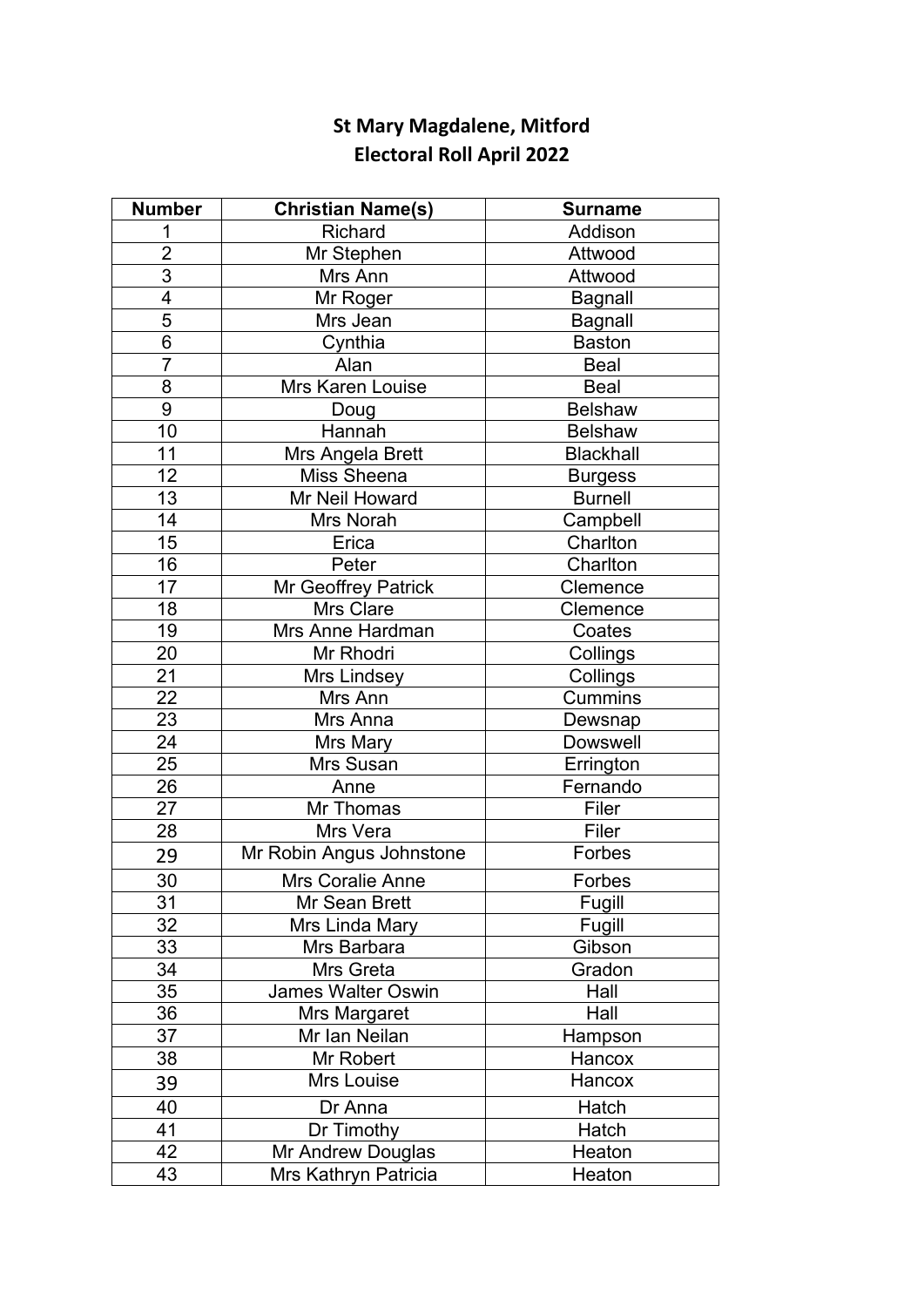| 44              | Mr Brian                      | Hedley           |
|-----------------|-------------------------------|------------------|
| 45              | <b>Mrs Marion</b>             | Hedley           |
| 46              | Myrtle (Merle)                | Heppell          |
| 47              | Miss Charlotte Mary Faul      | Houlton          |
| 48              | Lady Cynthia                  | Irvine           |
| 49              | Mrs Laura                     | Jobson           |
| 50              | <b>Nigel</b>                  | Jobson           |
| 51              | Mrs Maureen                   | Johnson          |
| 52              | <b>Mrs Elizabeth Rosemary</b> | Jones            |
| 53              | Mr Paul                       | Kidd             |
| 54              | <b>Mrs Patricia</b>           | Kidd             |
| 55              | Mr Ian                        | Lane             |
| 56              | Mrs Alice                     | Lane             |
| 57              | Mr John Charles               | Langley          |
| 58              | Dr John Anthony               | Laurenson        |
| 59              | Mrs Susan Jane                | Laurenson        |
| 60              | Wendy                         | Laverick         |
| 61              | Ms Audrey Joan                | Lawson           |
| 62              | Lutz                          | Lemmer           |
| 63              | <b>Daniel William</b>         | Marr             |
| 64              | Dr Christopher                | Marr             |
| 65              | Dr Sally Ann                  | Marr             |
| 66              | Miss Amy Elizabeth            | Marr             |
| 67              | Mrs Jane Lynne                | Massey           |
| 68              | Mrs Susan Diana               | Mathieson        |
| 69              | Mr William Paul               | McCabe           |
| 70              | Mrs Helen                     | McCabe           |
| 71              | Dr Danielle Rebecca           | McDonnell        |
| $\overline{72}$ | Ms Gail Fiona                 | <b>McDonnell</b> |
| 73              | Mrs Olive                     | Meyer            |
| 74              | <b>Miriam Alison</b>          | Michie           |
| 75              | <b>Robin Watson</b>           | Michie           |
| 76              | Sarah Helen                   | <b>Mills</b>     |
| 77              | Mrs Beverley Ann              | <b>Morris</b>    |
| 78              | Alison Irene                  | Owens            |
| 79              | Dr Alison Jane                | Parker           |
| 80              | Dr Sean Michael               | Parker           |
| 81              | Christine                     | Parrish          |
| 82              | <b>Heather Rosemary</b>       | <b>Philips</b>   |
| 83              | Mrs Judy                      | Phillips         |
| 84              | Mr David                      | Pitkeathley      |
| 85              | Mrs Julie                     | Potter           |
| 86              | Mr Brian                      | Priestley        |
| 87              | Mrs Mary                      | Priestley        |
| 88              | Dr Richard                    | Quinby           |
| 89              | Mrs Isobel                    | Quinby           |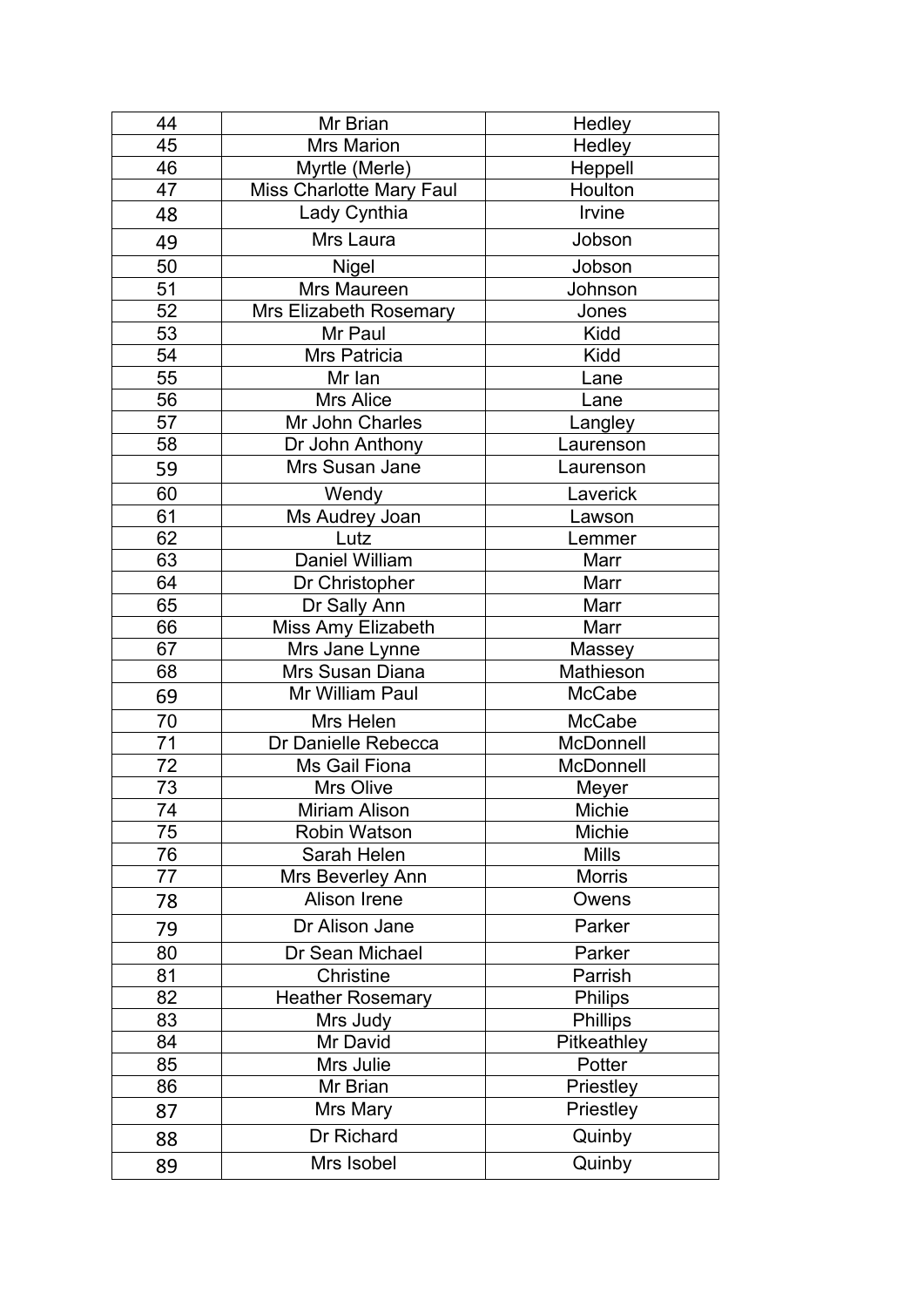| 90  | Mr Frank                     | Rescigno            |
|-----|------------------------------|---------------------|
| 91  | Patricia                     | Rescigno            |
| 92  | Mrs Rebecca                  | Richardson          |
| 93  | Mr Frank                     | Robinson            |
| 94  | Mr Gordon                    | Robinson            |
| 95  | Mr Ian Alexander             | Robinson            |
| 96  | Mr Norman                    | Robinson            |
| 97  | Mrs Carol                    | Robinson            |
| 98  | Mrs Gillian                  | Robinson            |
| 99  | <b>Mrs Janet Elizabeth</b>   | Robinson            |
| 100 | Mrs Janice                   | Robinson            |
| 101 | Tracey                       | Robson              |
| 102 | Dr Peter                     | Rose                |
| 103 | <b>Mrs Vivienne Kathleen</b> | Rose                |
| 104 | Mr John                      | Rowley              |
| 105 | Mrs Sheila                   | Rowley              |
| 106 | Mr Paul William              | <b>Rusby</b>        |
| 107 | <b>Mrs Elizabeth Louise</b>  | Rusby               |
| 108 | Mr Denis                     | <b>Scott</b>        |
| 109 | <b>Mrs Margaret Elaine</b>   | <b>Scott</b>        |
| 110 | Mr Matt                      | <b>Skillen</b>      |
| 111 | Sue                          | <b>Skillen</b>      |
| 112 | Mr John Richard              | Spedding            |
| 113 | Mrs Carol Ann Taylor         | Spedding            |
| 114 | Mrs Irene Mary               | Straughan           |
| 115 | Mr Brian E                   | <b>Talkes</b>       |
| 116 | Victoria                     | <b>Teasdale</b>     |
| 117 | Carol                        | Thompson            |
| 118 | Alan Malcolm                 | <b>Travis</b>       |
| 119 | Janet                        | <b>Travis</b>       |
| 120 | Mr Robert Donald             | Watson-Jones        |
| 121 | Mrs Esther Margaret          | <b>Watson-Jones</b> |
| 122 | Mr Carlos                    | Werner              |
| 123 | Mrs Gillian Ruth             | Werner              |
| 124 | Dr Rachel Angharad           | Wilkinson           |
| 125 | Mr Anthony Paul              | Wilkinson           |